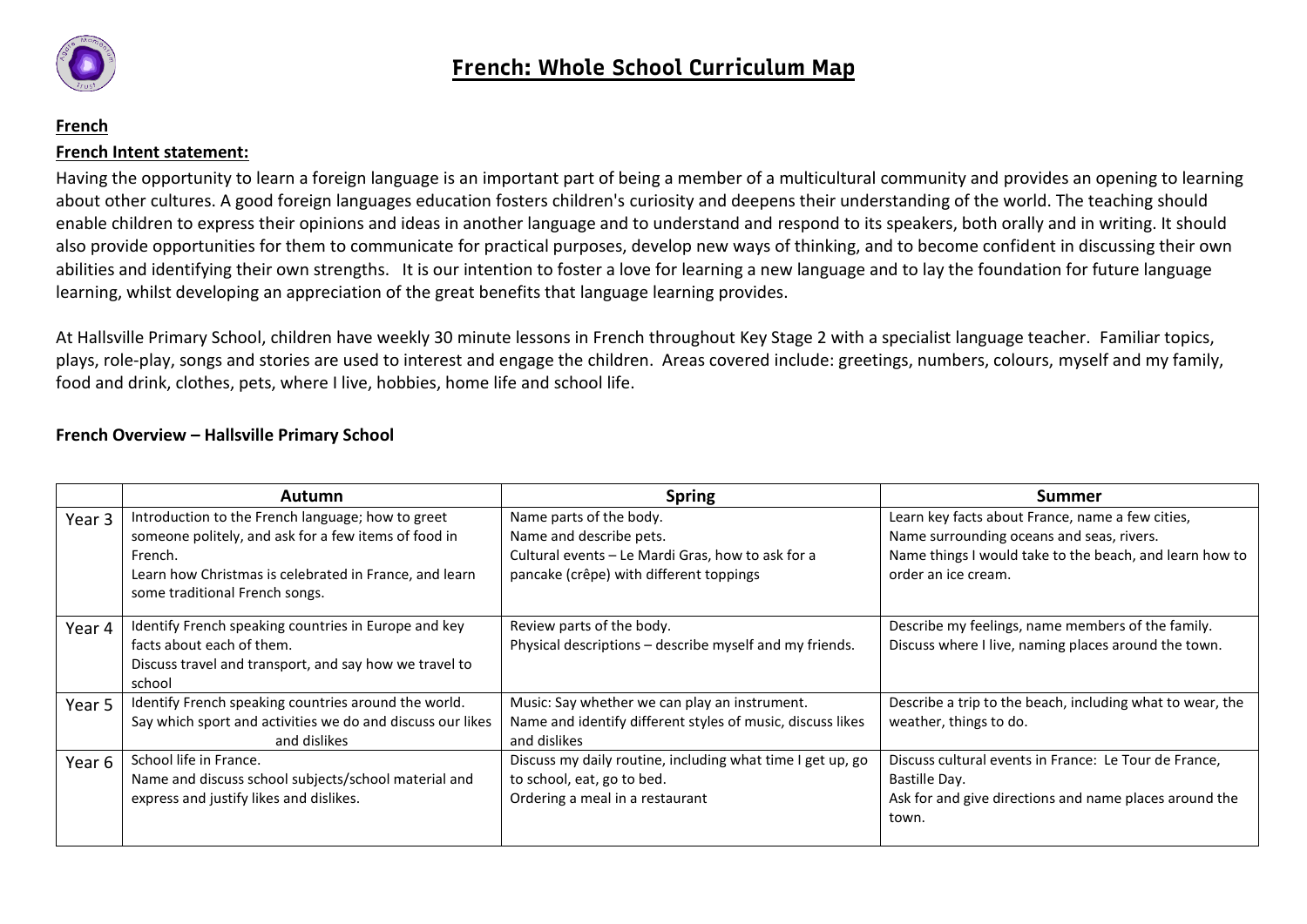

|                 | Year <sub>3</sub>                                                                                                                                                                                                                                                                                                   | Year 4                                                                                                                                                                                                                                                                                                                                                                   | Year 5                                                                                                                                                                                                                                                                                                                                                                       | Year 6                                                                                                                                                                                                                                                                             |
|-----------------|---------------------------------------------------------------------------------------------------------------------------------------------------------------------------------------------------------------------------------------------------------------------------------------------------------------------|--------------------------------------------------------------------------------------------------------------------------------------------------------------------------------------------------------------------------------------------------------------------------------------------------------------------------------------------------------------------------|------------------------------------------------------------------------------------------------------------------------------------------------------------------------------------------------------------------------------------------------------------------------------------------------------------------------------------------------------------------------------|------------------------------------------------------------------------------------------------------------------------------------------------------------------------------------------------------------------------------------------------------------------------------------|
| Listening       | Repeat words modelled by<br>teacher, show understanding with<br>an action<br>Children can understand and<br>respond to a few familiar spoken<br>questions and short phrases,<br>spoken slowly and clearly.                                                                                                          | Listen attentively to spoken<br>language and show understanding<br>by joining in and responding (e.g.<br>with an action or verbal response)<br>Identify key/known words in an<br>'authentic' conversation or a short<br>story<br>Children can understand and<br>respond to a range of familiar<br>spoken words and short phrases.                                        | Begin to show understanding of<br>more complex sentences in<br>'authentic' conversation, picking<br>out specific vocabulary<br>Children can understand the main<br>points and some of the detail of a<br>short spoken passage made up of a<br>few familiar words and phrases,<br>delivered slowly and clearly.                                                               | Listen to and show understanding<br>of more complex sentences in<br>'authentic' conversation, picking<br>out specific vocabulary<br>Children can understand a short<br>passage made up of familiar words<br>and basic phrases.                                                     |
|                 | Year 3                                                                                                                                                                                                                                                                                                              | Year 4                                                                                                                                                                                                                                                                                                                                                                   | Year 5                                                                                                                                                                                                                                                                                                                                                                       | Year <sub>6</sub>                                                                                                                                                                                                                                                                  |
| Spoken Language | Learn specific vocabulary; develop<br>accuracy in pronunciation by<br>listening to and repeating words<br>and phrases.<br>Recognise a familiar question and<br>respond with a simple rehearsed<br>response<br>Can repeat and say familiar words<br>and short simple phrases, using<br>understandable pronunciation. | Use common phrases<br>Develop accuracy when<br>pronouncing phrases, by listening<br>to and repeating recordings of<br>authentic speakers<br>Children can perform short role<br>plays on a familiar topic, with<br>several exchanges and secure<br>pronunciation.<br>Children can produce short<br>preprepared phrases on a familiar<br>topic, with secure pronunciation. | Children can ask and answer<br>questions on the current topic.<br>Can produce some short phrases<br>independently (with or without<br>written support) within a familiar<br>topic, with good pronunciation.<br>For example, they can conduct a<br>short prepared interview with a<br>partner, for example discussing<br>musical instruments and preferred<br>musical genres. | Engage in short scripted or<br>improvised conversations<br>Children can speak in longer<br>sentences, learning to use<br>particular sentence structures<br>more flexibly to create own<br>sentence<br>Children can ask and answer<br>simple questions on a few familiar<br>topics. |
|                 | Year 3                                                                                                                                                                                                                                                                                                              | Year 4                                                                                                                                                                                                                                                                                                                                                                   | Year 5                                                                                                                                                                                                                                                                                                                                                                       | Year 6                                                                                                                                                                                                                                                                             |
| <b>Reading</b>  | Begin to recognise written                                                                                                                                                                                                                                                                                          | Begin to recognise simple written<br>phrases                                                                                                                                                                                                                                                                                                                             | Read and show understanding of                                                                                                                                                                                                                                                                                                                                               | Begin to use dictionaries or word                                                                                                                                                                                                                                                  |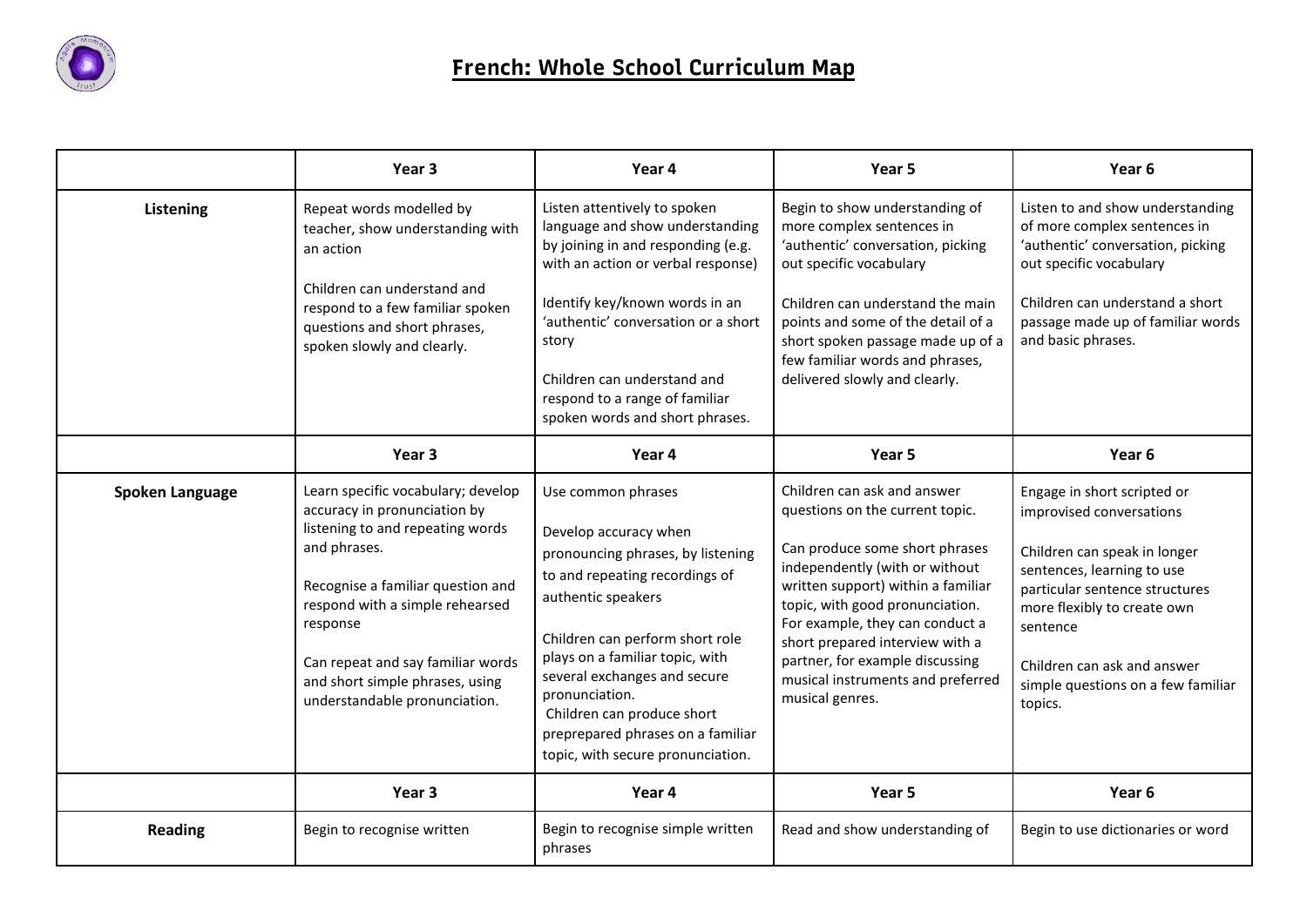

|         | vocabulary/ single words<br>Begin to recognise written phrases<br>which they have previously learnt<br>Children can, with support,<br>substitute one element in a simple<br>phrase to vary the meaning.                                                | Recognise simple written phrases<br>and understand a range of familiar<br>written phrases.                                                                                                                                                                               | more complex written phrases<br>Read and show understanding of<br>the main points and some of the<br>detail of a piece of writing based<br>on the current topic<br>Read simple short passages on the<br>current topic and answer<br>questions on what they have read<br>Children can recognise spelling<br>pattens and accurately pronounce<br>some unfamiliar words | lists to find the meaning of<br>unknown words and to translate<br>own ideas<br>Practice reading longer texts aloud,<br>containing taught phrases and<br>vocabulary<br>Children can understand a short<br>text made up of short sentences<br>with familiar language on a familiar<br>topic. |
|---------|--------------------------------------------------------------------------------------------------------------------------------------------------------------------------------------------------------------------------------------------------------|--------------------------------------------------------------------------------------------------------------------------------------------------------------------------------------------------------------------------------------------------------------------------|----------------------------------------------------------------------------------------------------------------------------------------------------------------------------------------------------------------------------------------------------------------------------------------------------------------------------------------------------------------------|--------------------------------------------------------------------------------------------------------------------------------------------------------------------------------------------------------------------------------------------------------------------------------------------|
|         | Year 3                                                                                                                                                                                                                                                 | Year 4                                                                                                                                                                                                                                                                   | Year 5                                                                                                                                                                                                                                                                                                                                                               | Year 6                                                                                                                                                                                                                                                                                     |
| Writing | Copy simple vocabulary<br>Children can write some single<br>words from memory, with<br>plausible spelling                                                                                                                                              | Children can write simple words<br>and several short phrases from<br>memory using vocabulary and<br>sentence models that they have<br>first practised orally.<br>Children use understandable<br>spelling.                                                                | Children can write words, phrases<br>and short simple sentences from<br>his/her repertoire from memory<br>with understandable spelling.<br>Children can write compound<br>sentences using conjunctions<br>(because, and, but)                                                                                                                                        | Adapt taught phrases to create<br>new sentences<br>Children can write a short, simple<br>text from memory, using simple<br>sentences from one familiar topic<br>with reasonable spelling                                                                                                   |
|         | Year 3                                                                                                                                                                                                                                                 | Year 4                                                                                                                                                                                                                                                                   | Year 5                                                                                                                                                                                                                                                                                                                                                               | Year <sub>6</sub>                                                                                                                                                                                                                                                                          |
| Grammar | Can use indefinite articles in the<br>singular with masculine and<br>feminine nouns.<br>Can understand that adjectives<br>may have a different position in a<br>sentence.<br>Can use the high-frequency verb<br>forms (I have, I want, I like, I wear, | Can recognise/use indefinite and<br>definite articles with singular<br>nouns.<br>Use different pronouns when<br>speaking (1 <sup>st</sup> , 2 <sup>nd</sup> , 3 <sup>rd</sup> person<br>singular)<br>Can form a negative sentence<br>using familiar high frequency verbs | Can use indefinite and definite<br>articles with singular and plural<br>nouns.<br>Can use prepositions of place and<br>sequencers.                                                                                                                                                                                                                                   | Can use high-frequency verb<br>forms, nouns, articles and<br>adjectives to form simple<br>sentences.                                                                                                                                                                                       |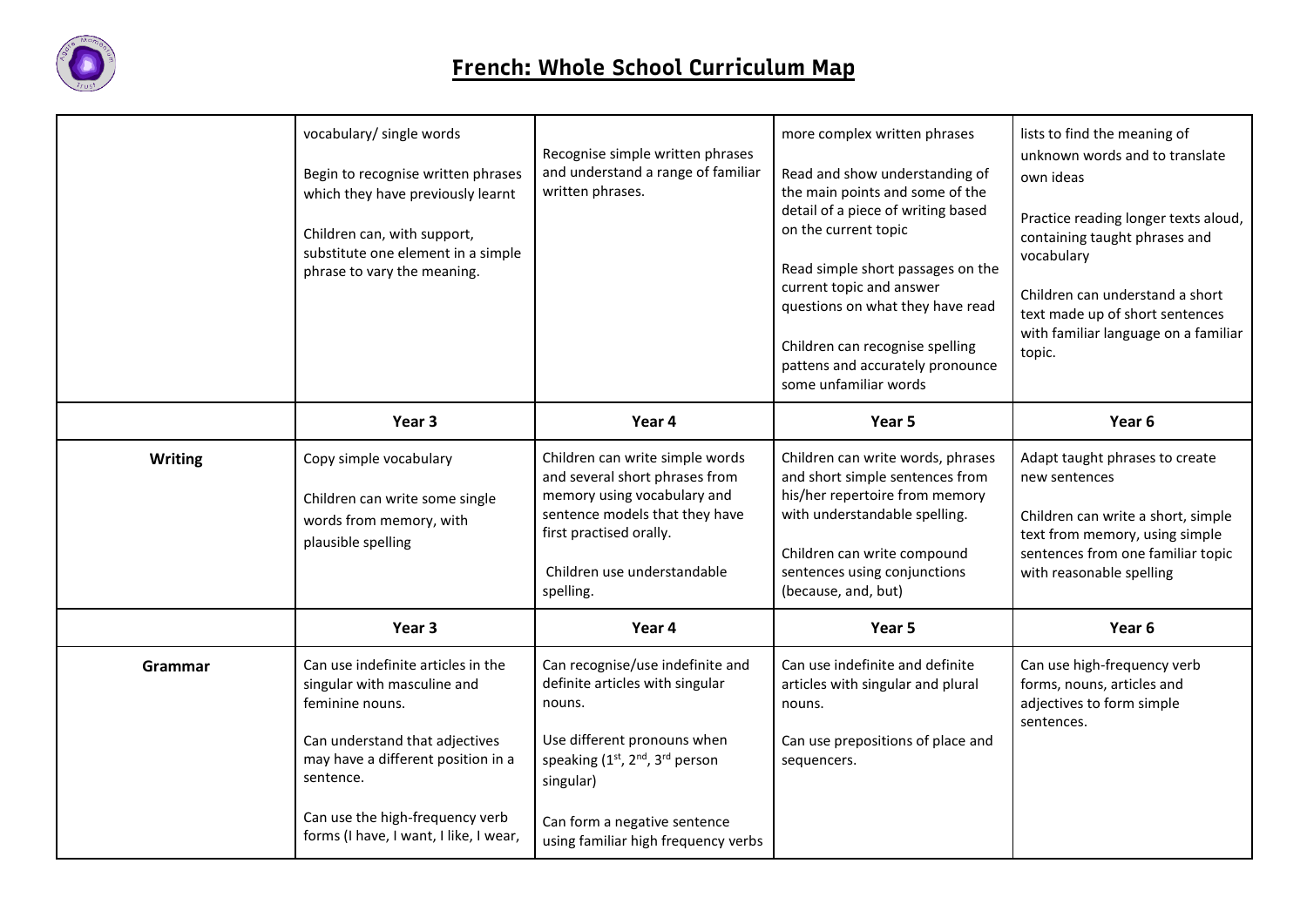

|                | it is, there is/are).                                                                                                                                                                                       | (I don't have, I don't want, I don't<br>like, there isn't/aren't any )                                                            |                                                                                                                                                                     |                                                                                                                                                         |
|----------------|-------------------------------------------------------------------------------------------------------------------------------------------------------------------------------------------------------------|-----------------------------------------------------------------------------------------------------------------------------------|---------------------------------------------------------------------------------------------------------------------------------------------------------------------|---------------------------------------------------------------------------------------------------------------------------------------------------------|
|                |                                                                                                                                                                                                             | Recognise and understand<br>adjectival agreement.                                                                                 |                                                                                                                                                                     |                                                                                                                                                         |
|                | Year 3                                                                                                                                                                                                      | Year 4                                                                                                                            | Year 5                                                                                                                                                              | Year 6                                                                                                                                                  |
| Vocabulary     | Can recognise/use numbers up 20.                                                                                                                                                                            | Can recognise and use numbers up<br>to 31, days, months and seasons                                                               | Can recognise numbers to 60                                                                                                                                         | Can use numbers to 100 and<br>recognise higher numbers to work                                                                                          |
|                | Can recognise some questions                                                                                                                                                                                |                                                                                                                                   | Discuss musical instruments/                                                                                                                                        | out dates eg date of birth                                                                                                                              |
|                | words such as "what/where/how                                                                                                                                                                               | Can describe the weather and say                                                                                                  | styles, including giving and                                                                                                                                        |                                                                                                                                                         |
|                | many?"                                                                                                                                                                                                      | what they would wear in each<br>season of the year.                                                                               | justifying opinions                                                                                                                                                 | Can tell the time                                                                                                                                       |
|                | Use polite greetings and forms of<br>address                                                                                                                                                                | Describe where they live                                                                                                          | Describe a trip to the beach<br>including using a variety of verbs to<br>say what they might do                                                                     | Can say what subjects they study<br>at school and express and justify<br>opinions                                                                       |
|                | Recognise and use up to 60 nouns<br>(including days/months as this ties<br>in with phonics teaching), some                                                                                                  | Discuss sports and hobbies<br>including<br>likes and dislikes                                                                     | Know days, months and seasons                                                                                                                                       | Can describe themselves and<br>others (physical descriptions and<br>some character adjectives)                                                          |
|                | adjectives (such as size, colour)                                                                                                                                                                           |                                                                                                                                   | Order food in a restaurant and                                                                                                                                      |                                                                                                                                                         |
|                | and a handful of high frequency<br>verbs                                                                                                                                                                    | Say how they travel to school                                                                                                     | read and understand a recipe for<br>a traditional French dish                                                                                                       | Can use reflexive verbs to discuss<br>their daily routine                                                                                               |
|                | Ask politely for items of food<br>Name and introduce family<br>members and a few pets<br>Name parts of the body/<br>winter clothes<br>Be able to express opinions and<br>understand the opinions of others. | Discuss their feelings in more<br>detail<br>Use adjectives/comparative<br>adjectives to describe and<br>compare pets/wild animals | Can discuss modes of transport<br>including likes/advantages Study of<br>a few French speaking countries<br>including history, geographical<br>features and customs | Can discuss travel including<br>advantages/disadvantages and<br>compare buildings and landmarks<br>in a major French town to those in<br>our home town. |
|                | Year 3                                                                                                                                                                                                      | Year 4                                                                                                                            | Year 5                                                                                                                                                              | Year <sub>6</sub>                                                                                                                                       |
| <b>Phonics</b> | Teaching should enable pupils to<br>understand and communicate<br>using their knowledge of<br>phonology                                                                                                     |                                                                                                                                   |                                                                                                                                                                     |                                                                                                                                                         |